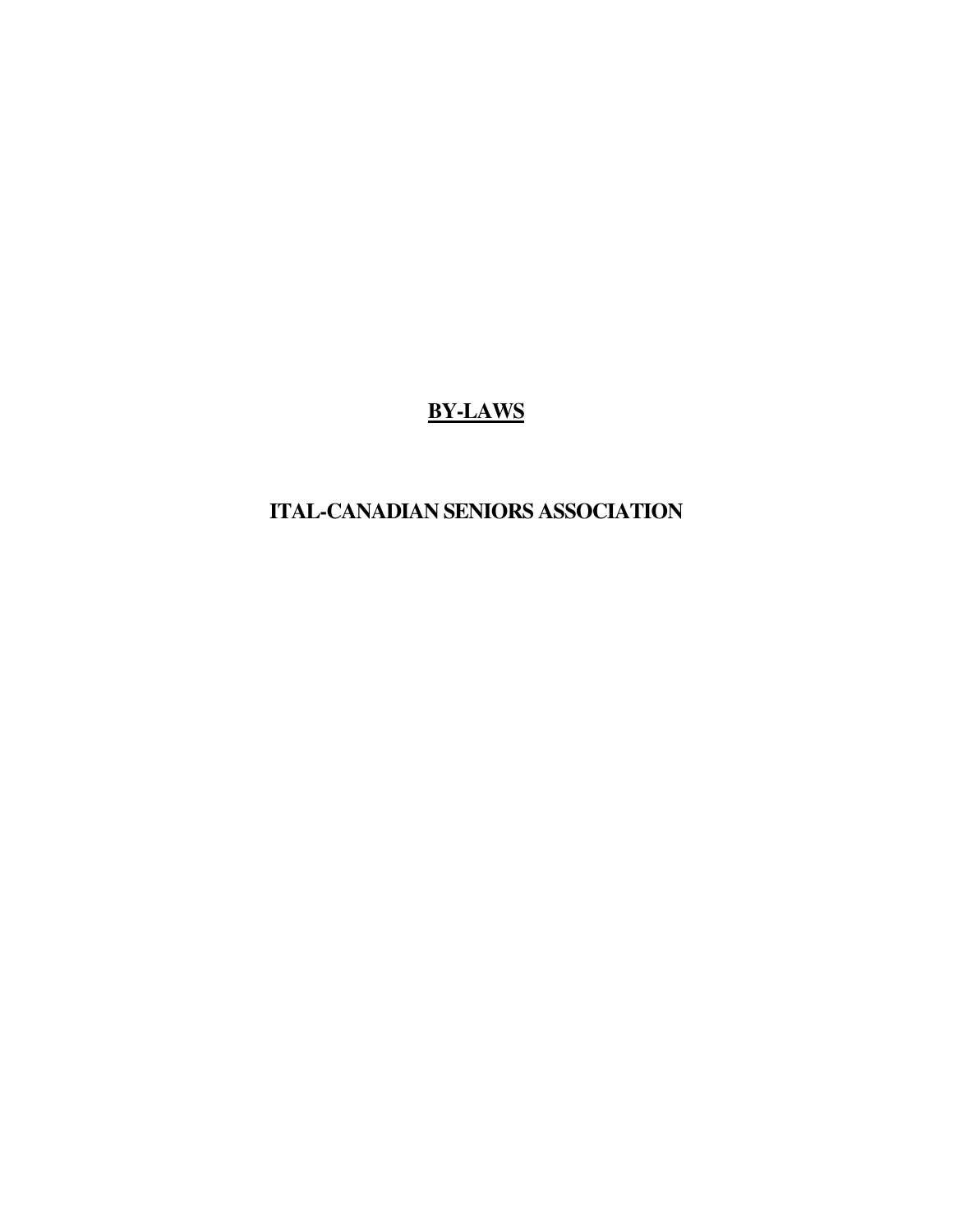## **BY-LAWS**

#### **ITAL-CANADIAN SENIORS ASSOCIATION**

#### **DEFINITIONS AND INTERPRETATIONS**

#### **1.1 Definitions**

In these By-Laws,

- 1.1.1 "Act" means the Societies Act, R.S.A. 2000 c.S-14, as amended from time to time, or any statute or statutes substituted therefor;
- 1.1.2 "Board" means the Board of Directors of the Society from time to time;
- 1.1.3 "By-Laws shall mean the By-Laws of the Society as amended from time to time;
- 1.1.4 "Member" shall mean a member of the Ital-Canadian Seniors Association;
- 1.1.5 "Member of the Board" shall mean a person who has been duly elected or appointed to the Board of Directors;
- 1.1.6 "Ordinary Resolution" means a resolution passed by a majority of votes cast by such persons entitled to vote who voted in respect of that resolution;
- 1.1.7 "Society" shall mean Ital-Canadian Seniors Association;
- 1.1.8 "Special Resolution" means:
	- (i) a Resolution passed:
		- (a) at a general meeting of which not less than 21 days notice specifying the intention to propose the resolution has been duly given; and
		- (b) by the vote of not less than  $75\%$  of those members who, if entitled to do so, vote in person;

(ii) a resolution proposed and passed as a special resolution at a general meeting of which less than 21 days notice has been given, if all the members entitled to attend and vote at the general meeting so agree, or

(iii) a resolution consented to in writing by all the members who would have been entitled at a general meeting to vote on the resolution in person.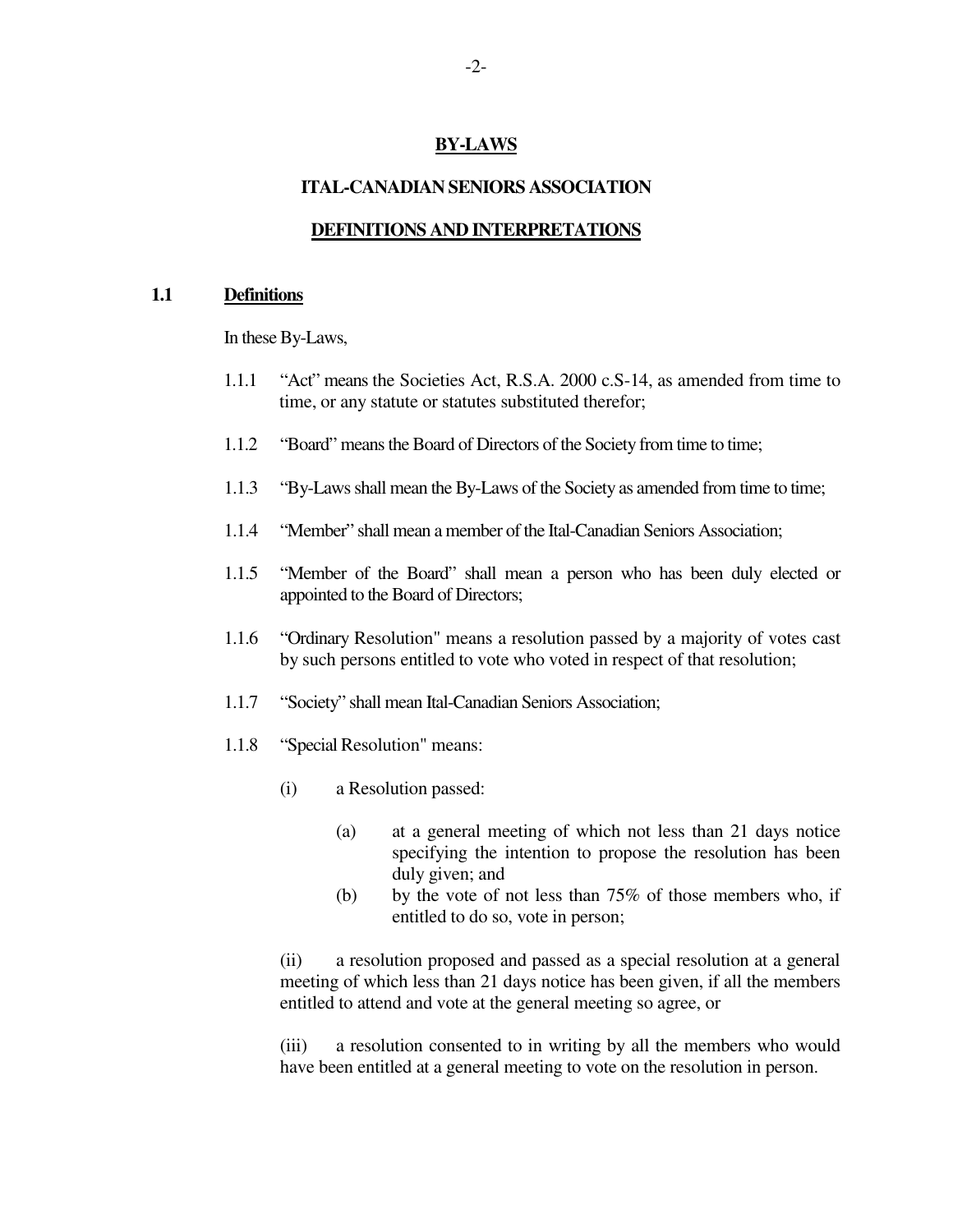#### **1.2 Interpretation**

In all By-Laws of the Society the singular shall include the plural and the plural, the singular; the masculine shall include the feminine and the "person" shall include firms, partnerships, corporation and societies. Wherever reference is made to any statute or section thereof, such reference shall be deemed to extend and apply to any amendment to the statute or section as the case may be.

# **1.3 Headings**

The captions or section numbers appearing in these By-Laws are inserted only as a matter of convenience and in no way define, limit or describe the scope or intent of these By-Laws or any one or more of them.

## **2. MEMBERS OF SOCIETY**

## **2.1 Eligibility**

- 2.1.1 The Members of the Society shall be such persons as are admitted by ordinary resolution of the Board.
- 2.1.2 The Board of Directors may refuse any application for membership it being the intention that the Society is for persons aged 55 years or older.

## **2.2 Membership Fees**

- 2.2.1 The Board shall from time to time prescribe the annual and other fees payable by the Members.
- 2.2.2 The Board shall fix the due date for payment of any membership fees.
- 2.2.3 The Board may accept a lump sum payment, payment in kind or payment by services in lieu of membership fees.
- 2.2.4 The Board may exempt any Members from the payment of membership fees.

## **2.3 Rights of Members**

- 2.3.1 The Society shall consist of its Members.
- 2.3.2 A Member shall deemed to be in good standing when not in arrears of the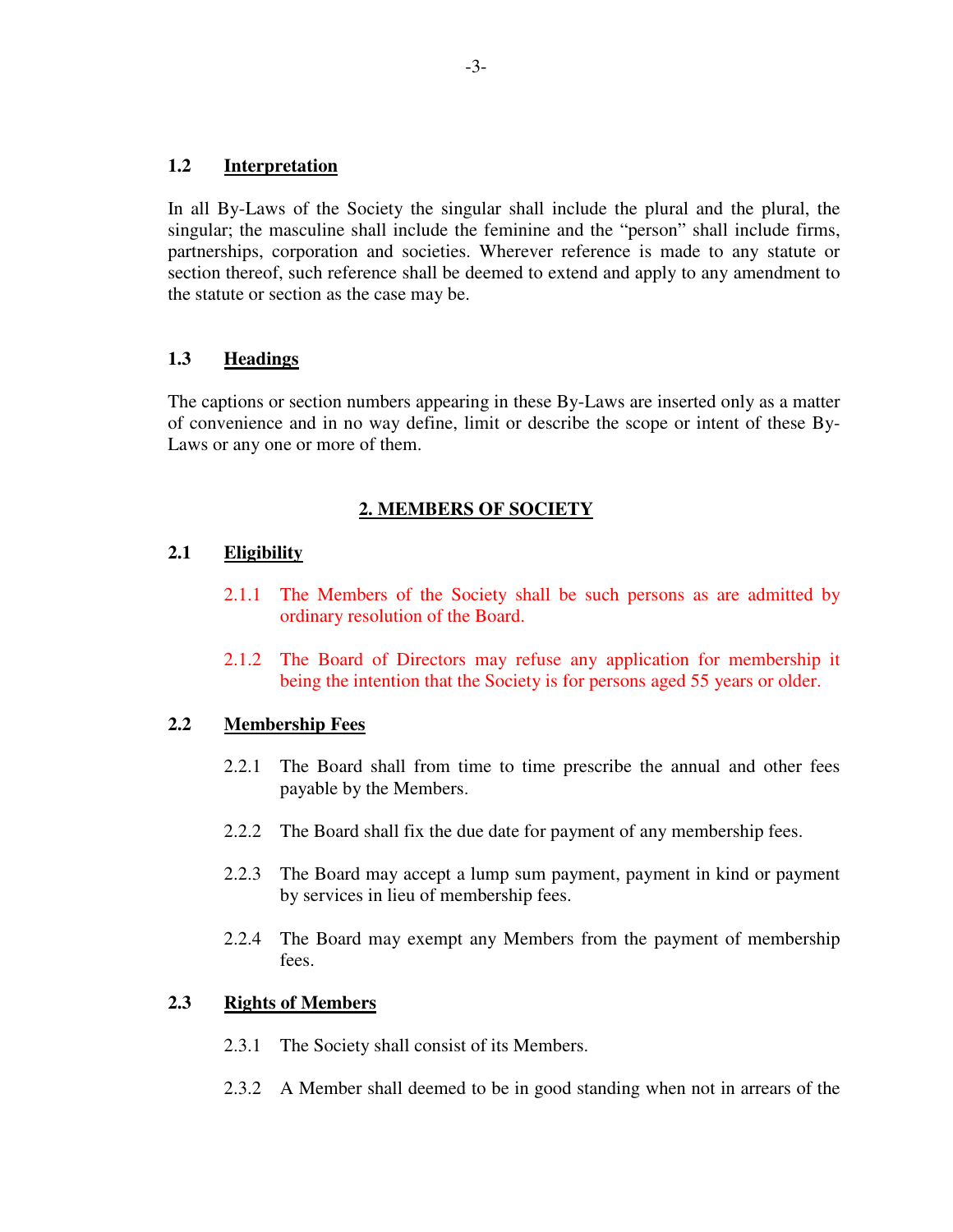payment of any fees or other sums due from time to time to the Society.

- 2.3.3 A Member shall be entitled to notice of and to attend at all meetings of the Members of the Society and shall be entitled to one vote at all such meetings.
- 2.3.4 A Member shall be entitled to hold office.

# **2.4 Withdrawal and Expulsion of Members**

- 2.4.1 A Member may withdraw from membership by a Notice of Resignation delivered to the Secretary.
- 2.4.2 If a Member has not paid membership fees on the due date then a Member shall be deemed to have withdrawn from membership within three (3) months of the date such fees are due.
- 2.4.3 The Board of Directors may at any time when the Directors are of the opinion that a Member is not acting in the best interest of the Society by ordinary resolution declare that the said Member shall stand expelled from membership in the Society as from the date stated in such resolution.
- 2.4.4 Any Member who withdraws or is expelled from the Society shall forthwith forfeit all rights, claims and interests arising from or associated with membership in the Society.

# **3. MEETINGS OF THE SOCIETY**

## **3.1 The Annual General Meeting**

- 3.1.1 An Annual General Meeting of the Society shall be held in each calendar year in the City of Edmonton, in the Province of Alberta on a day to be fixed by the Board.
- 3.1.2 At least fourteen (14) days prior to the Annual General Meeting the Secretary shall mail or deliver to each Member a notice setting forth the date, place and time of the Annual General Meeting.
- 3.1.3 No error or omission in giving notice of any Annual General Meeting or Special General Meeting or any such adjourned meeting shall invalidate such meeting or make void any proceedings taken thereat and any member at any time may waive notice of any such meeting and may ratify, approve and confirm any or all of the proceedings taken or had thereat.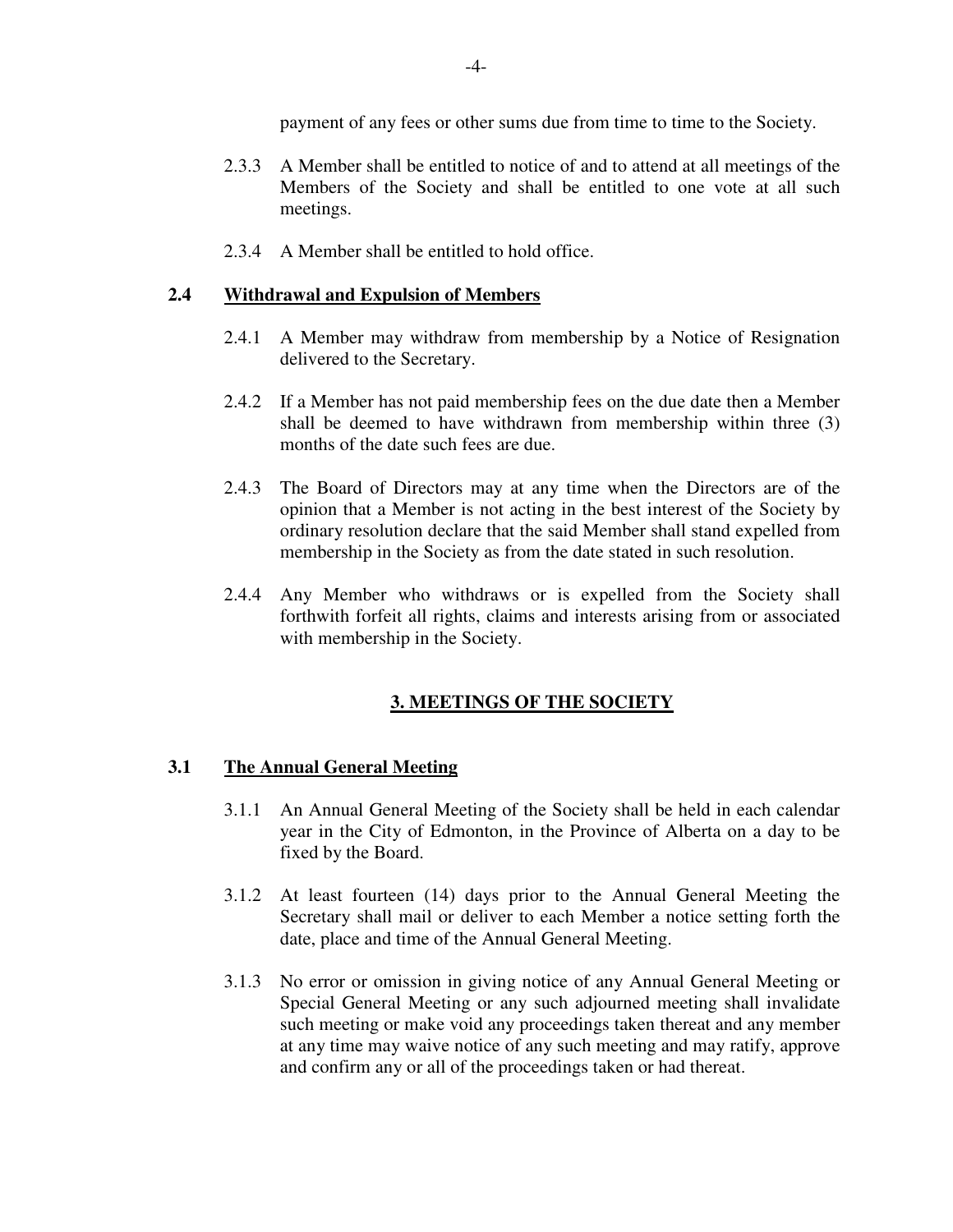- 3.1.4 The Annual General Meeting:
	- (1) shall consider the minutes of the annual general meeting for the preceding year;
	- (2) shall consider the report of the President;
	- (3) shall consider a financial statement setting out the Society's income and signed by the Society's auditor;
	- (4) shall elect a Board of Directors;
	- (5) shall transact such other business as may be put before the meeting;
- 3.1.5 Twenty (20) members personally present shall constitute a quorum of the Annual General Meeting for the Society.
- 3.1.6 Unless any Member demands a ballot vote, all voting at the Annual General Meeting shall be done by a show of hands, each Member in good standing, including the President, being entitled to one (1) vote. In case of an equality of votes, the President shall cast a second vote.
- 3.1.7 Each Member of the Society shall at all meetings of the Society be entitled to one (1) vote.
- 3.1.8 Except as to a Special Resolution and situations as required by the Societies Act, each issue and resolution shall be decided by a majority of votes of the members present.
- 3.1.9 There shall be no voting by proxy at all meetings of the Society.
- 3.1.10 Adjournment The chair of the meeting may, with the consent of the meeting, adjourn any meeting of members of the Society from time to time to a fixed time and place, and if the meeting is adjourned by one or more adjournments for an aggregate of less than thirty (30) days, it is not necessary to give notice of the adjourned meeting other than by announcement at the time of an adjournment. If a meeting of members is adjourned by one or more adjournments for an aggregate of thirty (30) days or more, notice of the adjourned meeting shall be given as for an original meeting.
- 3.1.11 Any adjourned meeting shall be duly constituted if held in accordance with the terms of the adjournment and a quorum is present thereat. The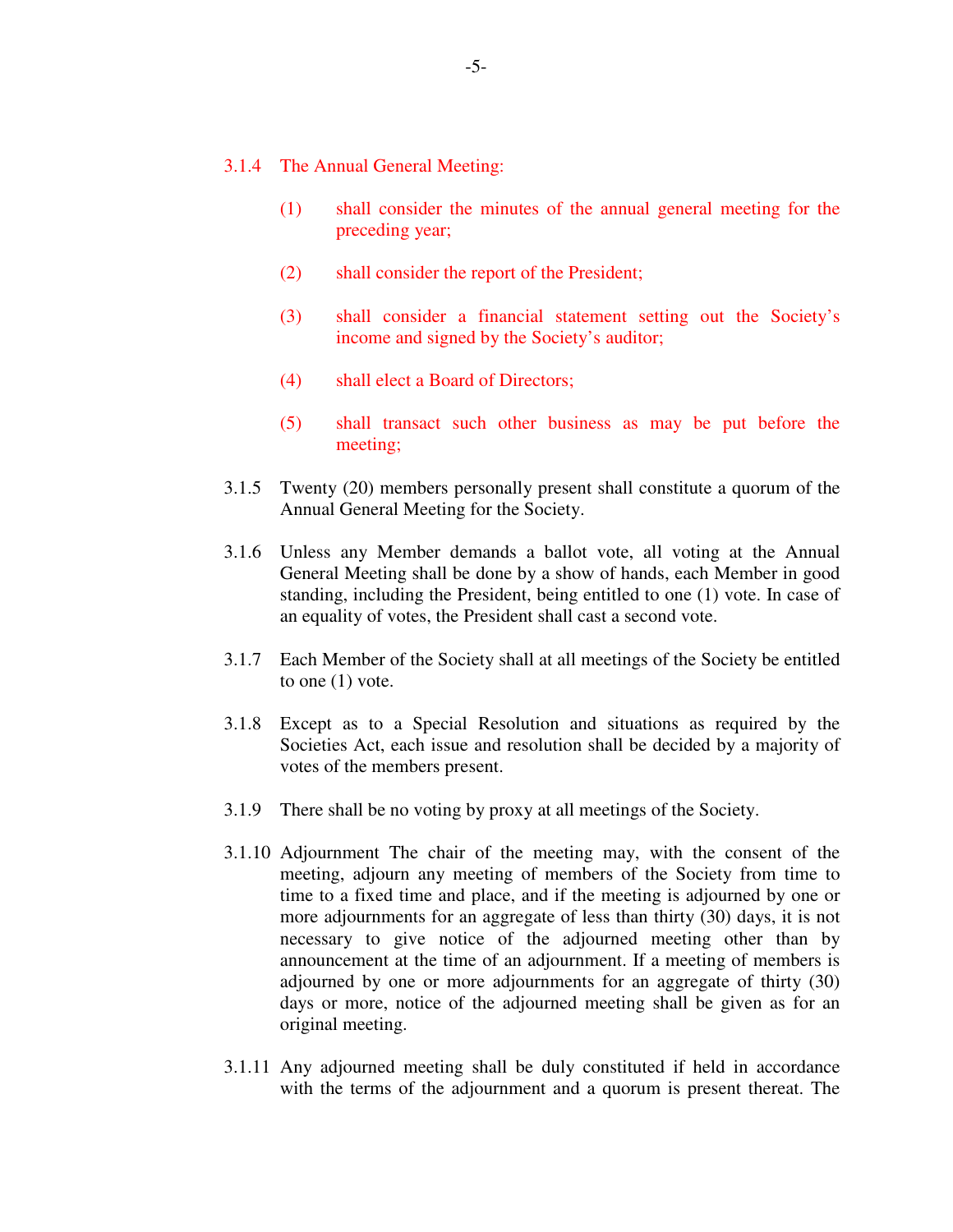persons who formed a quorum at the original meeting are not required to form the quorum at the adjourned meeting. If there is no quorum present at the adjourned meeting, the original meeting shall be deemed to have terminated forthwith after its adjournment. Any business may be brought before or dealt with at any adjourned meeting, which might have been brought before or dealt with at the original meeting in accordance with the notice calling the same.

# **3.2 Special Meetings of the Society**

- 3.2.1 A Special Meeting of the Society may be convened by order of the Board of Directors at such a place and time as may be determined by the Board of Directors. A Special Meeting may also be called upon by written request by twenty five (25%) percent of the members of the Society submitted to the Board of Directors.
- 3.2.2 At least twenty one (21) days prior to the Special Meeting, the Secretary shall mail or deliver to each Member a notice setting forth the date, place and time of the Special Meeting.
- 3.2.3 The method of voting and the quorum required for any Special Meeting shall be the same as for the Annual General Meeting.

## **3.3 General Meetings of the Society**

- 3.3.1 The Board may at any time call a General Meeting of the members of the Society.
- 3.3.2 The method of notice, voting and quorum shall be the same as for the Annual General Meeting.

# **4. THE GOVERNMENT OF THE SOCIETY**

## **4.1 The Board of Directors**

- 4.1.1 The affairs of the Society shall be managed by a Board of Directors of not less than five (5) persons and not more than eight (8) persons elected as directors by the Society at the Annual General Meeting.
- 4.1.2 Each member of the Board shall be elected to hold office for a two (2) year term.
- 4.1.3 The qualifications for a director shall be coincident with qualifications for a membership in the Society. A director shall cease to be a director at the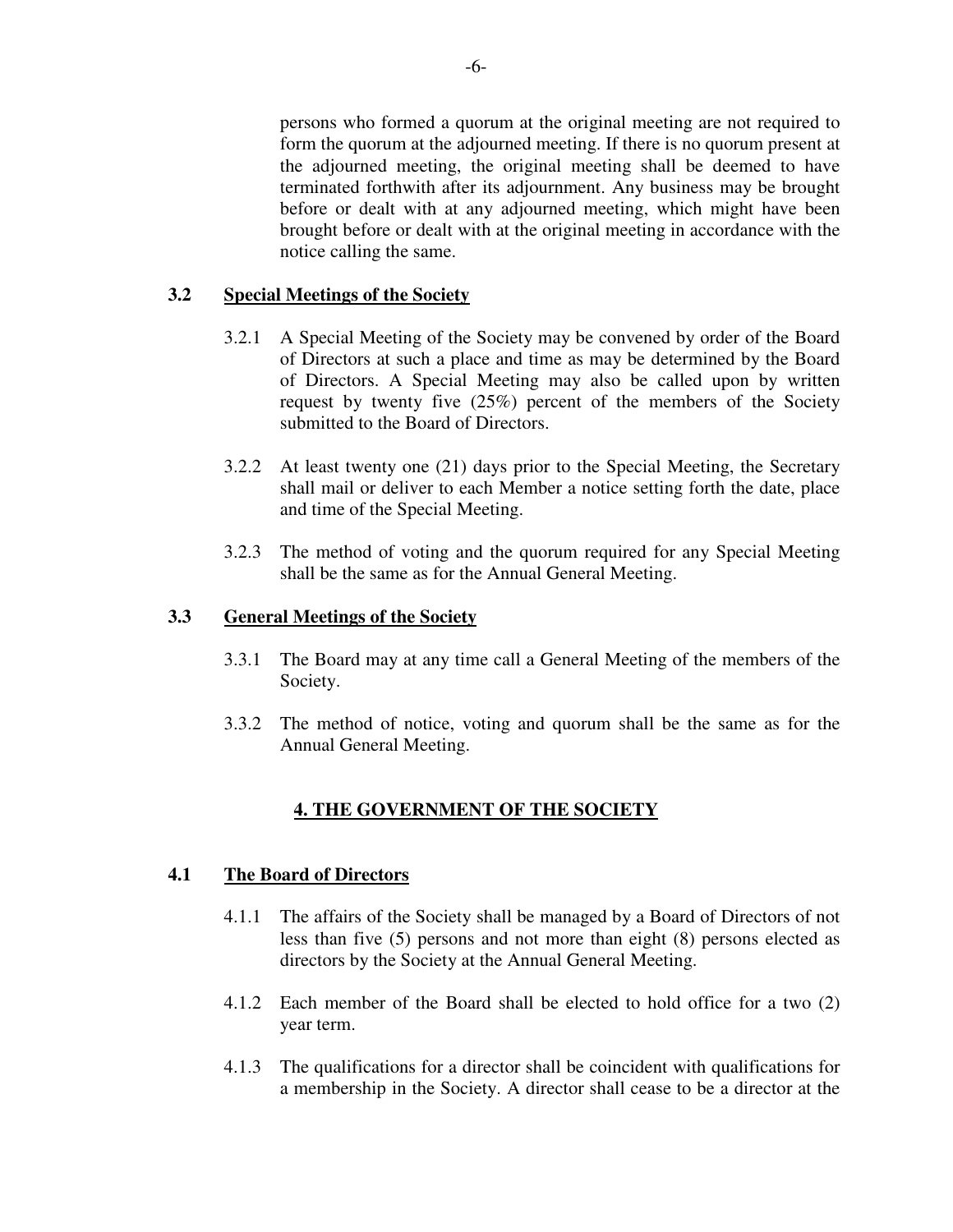time he/she ceases to be a member of the Society.

- 4.1.4 The Board of Directors may at any time and from time to time appoint one (1) member in good standing as an additional director to hold office until the next Annual General Meeting provided that the appointed director does not exceed the maximum number of directors permitted under these By-Laws.
- 4.1.5 If any member of the Board of Directors shall resign his/her office or without reasonable excuse absent himself/herself from three (3) or more consecutive directors meetings without reasonable excuse or be expelled from the Society or die or be removed by a vote of the majority of directors, the directors may declare his/her office vacated and may appoint a successor in his/her place to hold office until the next Annual General Meeting.
- 4.1.6 Any member of the Board shall be eligible for the re-election to the Board.

# **4.2 Board Meetings**

- 4.2.1 The Board shall meet at the request of any one member of the Board.
- 4.2.2 Unless waived by all members of the Board, the Secretary shall mail or deliver to each member of the Board a notice in writing not less than four (4) days prior to the date of the meeting setting forth the date, place and time of the meeting of the Board.
- 4.2.3 A majority of the directors shall form a quorum for the transaction of business. No formal notice of any meeting shall be necessary if all the directors are present, or if those absent have signified their written consent to the meeting being held in their absence.
- 4.2.4 Each member including the President shall have one (1) vote. In the case of an equality of votes the President shall cast a second vote. In the case of an equality of votes, and the absence of the President the Vice-President shall cast a second vote. In the case of an equality of votes and the absence of the President and Vice-President, the Secretary shall cast a second vote.
- 4.2.5 The members of the Board shall receive no remuneration for acting as such.
- 4.2.6 A resolution in writing signed by all directors personally shall be valid and effectual as if it had been passed at a meeting of directors duly called and constituted.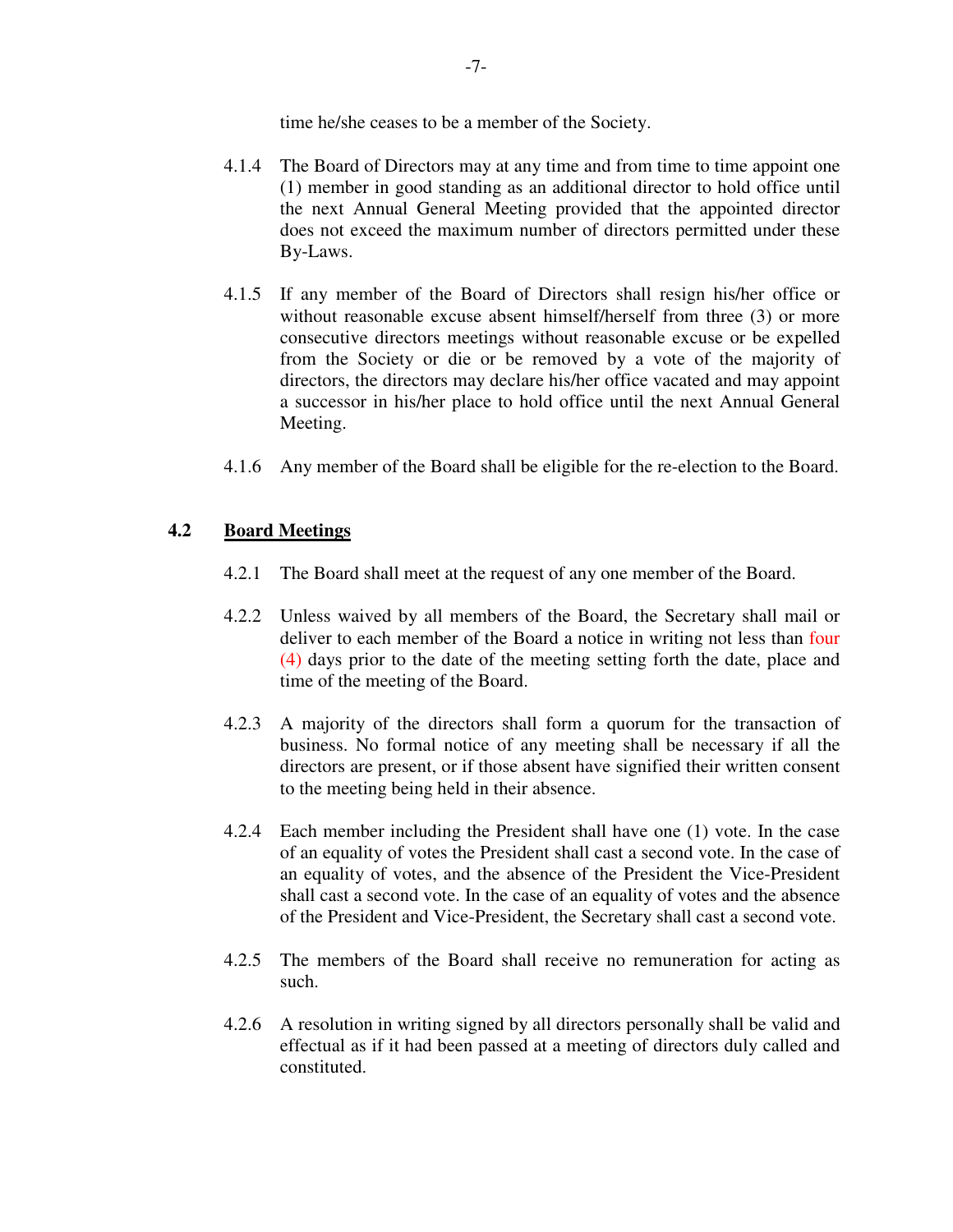4.2.7 A director may participate in a meeting of directors or of any committee of directors by means of telephone or other communication facilities that permit all persons participating in the meeting to hear each other, and a director participating in a meeting by those means is deemed for the purposes of the Act to be present at that meeting.

## **4.3 Duties of the Board**

Except as provided in The Societies Act and otherwise in these By-Laws, the powers of the Society shall be exercised by the Board, and without restricting the generality of the foregoing, the duties of the Board shall include the following:

- 4.3.1 To facilitate and promote the objects of the Society.
- 4.3.2 To promote membership in the Society.
- 4.3.3 To engage, hire and discharge any employees, including administrative employees, in respect to the operations of the Society.
- 4.3.4 To maintain and properly protect the assets and property of the Society.
- 4.3.5 To prepare and approve an Annual Budget consistent with the good management of the Society.
- 4.3.6 To pay all expenses of and incidental to the operation and management of the Society.
- 4.3.7 To remunerate or indemnify any person or services rendered or liabilities incurred in connection with the affairs of the Society.
- 4.3.8 To invest and deal with the monies of the Society not immediately required in such securities and in such manner as from time to time may be determined by the Board.
- 4.3.9 To finance the operations of the Society and to borrow, raise or secure the payment of money in such manner as the Board may, from time to time think fit.
- 4.3.10 To maintain all accounting and financial records of the Society.
- 4.3.11 To appoint legal counsel from time to time.
- 4.3.12 To make rules and regulations for the operation of the Society and the use of its facilities and assets.
- 4.3.13 Without in any way abrogating or limiting the general responsibility of the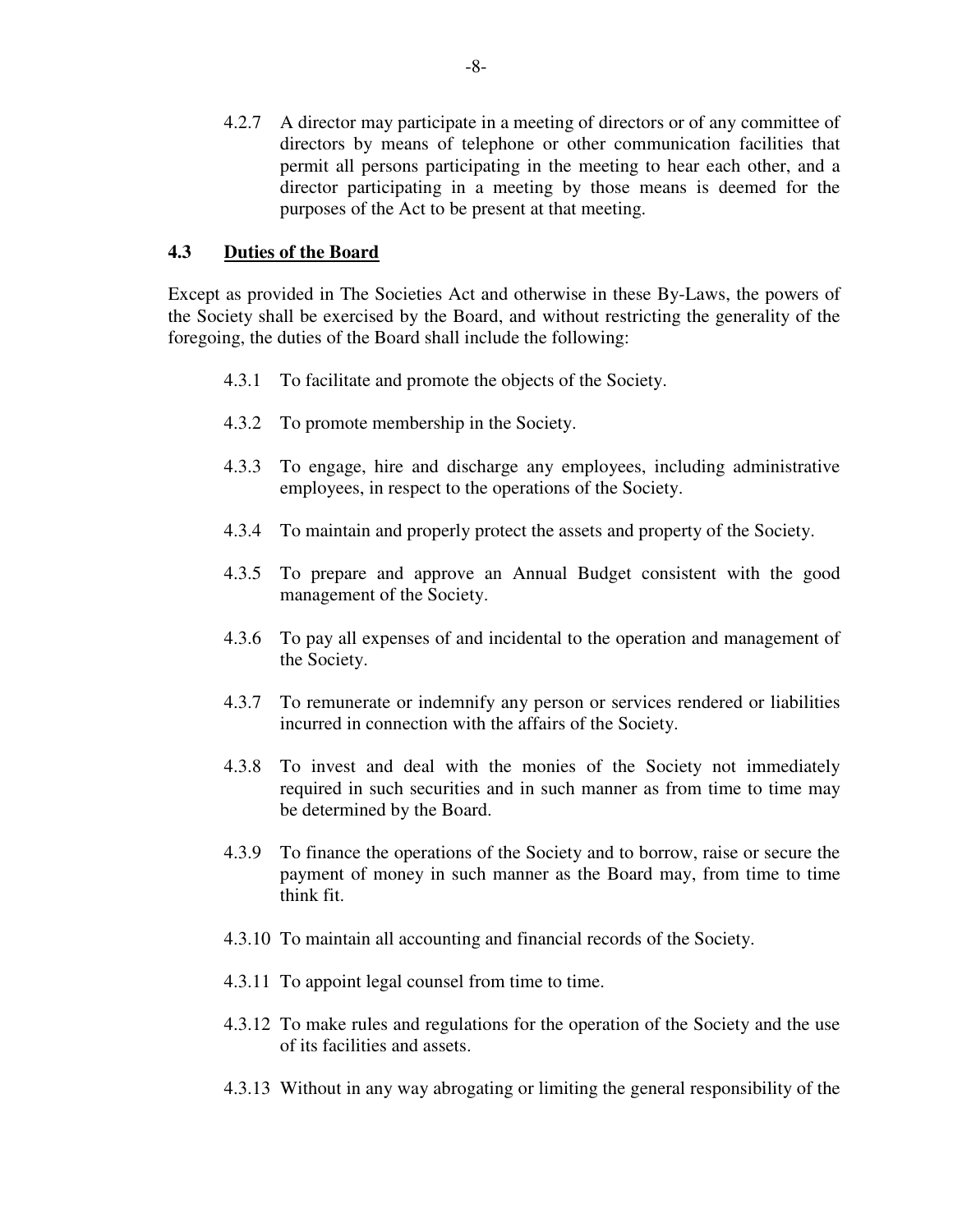Board, to delegate its powers and duties to any employee engaged as a manager of the Society.

- 4.3.14 The directors are authorized from time to time by resolution to appoint any officer or officers, or any other person or persons on behalf of the Society, either to sign contracts, documents, or instruments in writing generally, or to sign specific contracts, documents, or instruments in writing.
- 4.3.15 The management of the business of the Society shall be vested in the Directors, who, in addition to the powers and authorities by these presents or otherwise expressly conferred upon them, may exercise all such powers and do all such acts and things as may be exercised or done by the Society and are not hereby or by statute expressly directed or required to be exercised or done by the Society in a general meeting.
- 4.3.16 Every director and officer of the Society in exercising his/her powers and discharging his/her duties shall:
	- (a) act honestly and in good faith with a view to the best interests of the Society; and
	- (b) exercise the care, diligence, and skill that a reasonably prudent person would exercise in comparable circumstances.

#### **4.4 Executive Committees and Other Committees**

- 4.4.1 (a) The Board of Directors shall elect annually from their number an Executive Committee of the Board. Such Executive Committee of the Board shall consist of the following Executive Officers:
	- (i) President;
	- (ii) Vice-President;
	- (iii) Treasurer;
	- (iv) Secretary.
	- (b) The Executive Committee shall have and may exercise all of the powers of the Board of Directors, subject to such limitations and restrictions, if any, as may from time to time be imposed by resolution of the Board.
	- (c) The Board of Directors may from time to time by resolution determine the quorum for a meeting of the Executive Committee and all matters relating to the calling of meetings and the procedure thereat.
	- (d) At each meeting of the Board of Directors, the Executive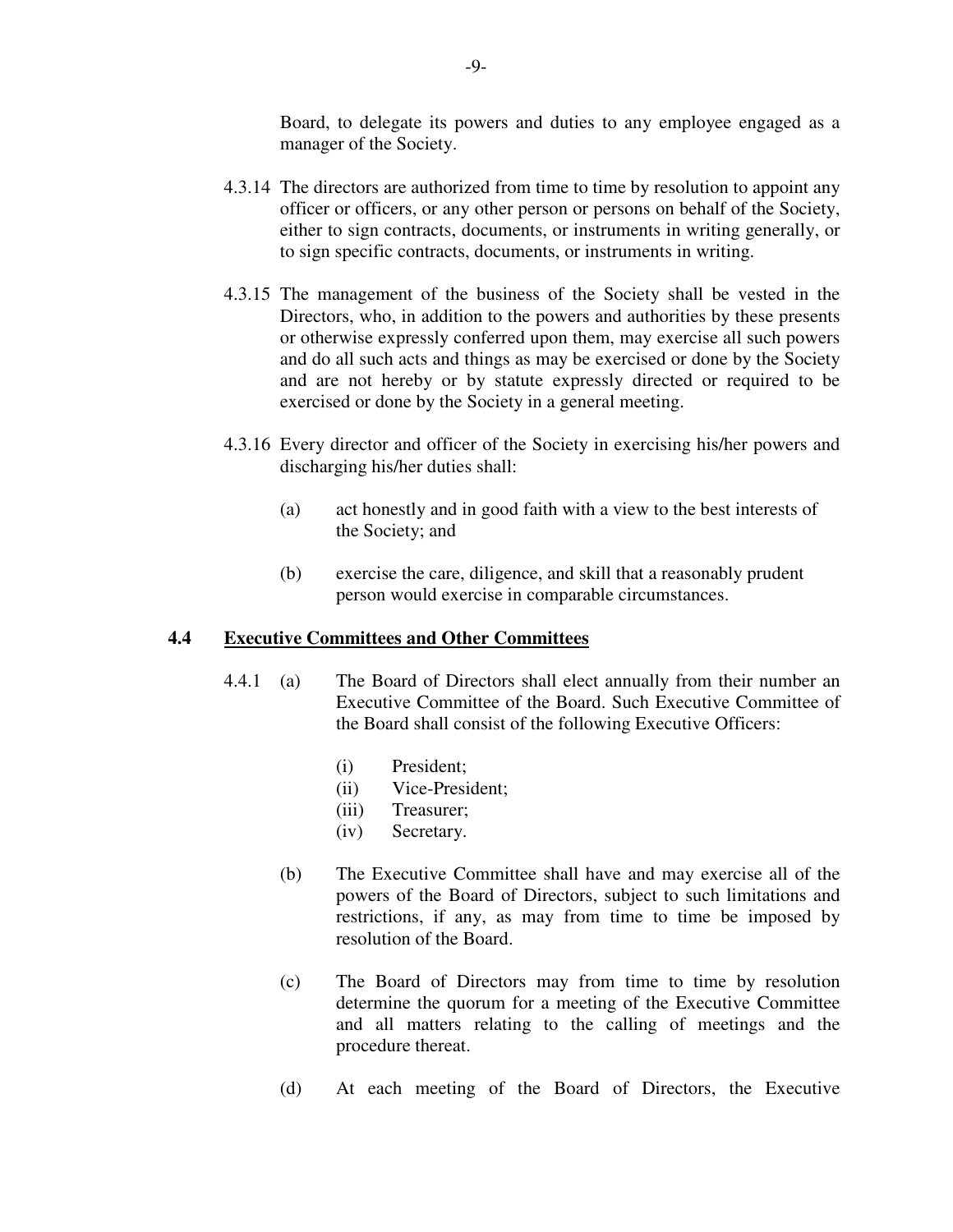Committee shall report on all its actions not previously reported to the Board.

- 4.4.2 (a) The Board may appoint other committees consisting of such persons as it may think fit, and may from time to time revoke such appointments. Any committee appointed by the Board may perform such duties and exercise such powers as may be directed or delegated to it by the Board from time to time.
	- (b) A committee appointed by the Board shall in the exercise of its duties and powers conform to any regulations which may from time to time be imposed upon it by the Board.
- 4.4.3 Any Executive Committee or other committee appointed by the Board shall keep adequate records of its proceedings, actions and decisions and written minutes of its meetings. Provided always that any action taken with the written approval of all members of a committee shall be as valid and effectual as if it had been approved at a meeting of the committee duly called and constituted.
- 4.4.4 Each Executive Officer shall hold office for a period of two (2) years following his or her election.

# **4.5 Other Delegation by the Board**

- 4.5.1 The Board of Directors may, from time to time, appoint such officers and agents and authorize the employment of other persons as it deems necessary to carry out the objects of the Society, and such officers, agents and employees shall have such authority and shall perform such duties as from time to time may be prescribed by the Board.
- 4.5.2 In case of the absence or inability to act of any agent or employee of the Society, or for any reason that the Board may deem sufficient, the Board may delegate all or any of the powers of such person or persons to any other person or persons, who it might think fit, from time to time.

## **4.6 Duties of Executive Officers**

4.6.1 In case of the absence or inability to act of the President, the Vice-President, or any other Executive Officer of the Society, or for any other reason that the Board of Directors may deem sufficient, the Board of Directors may delegate all or any of the powers of such Executive Officer to any other Executive Officer or to any Director for the time being, provided that a majority of the Board of Directors concur therein.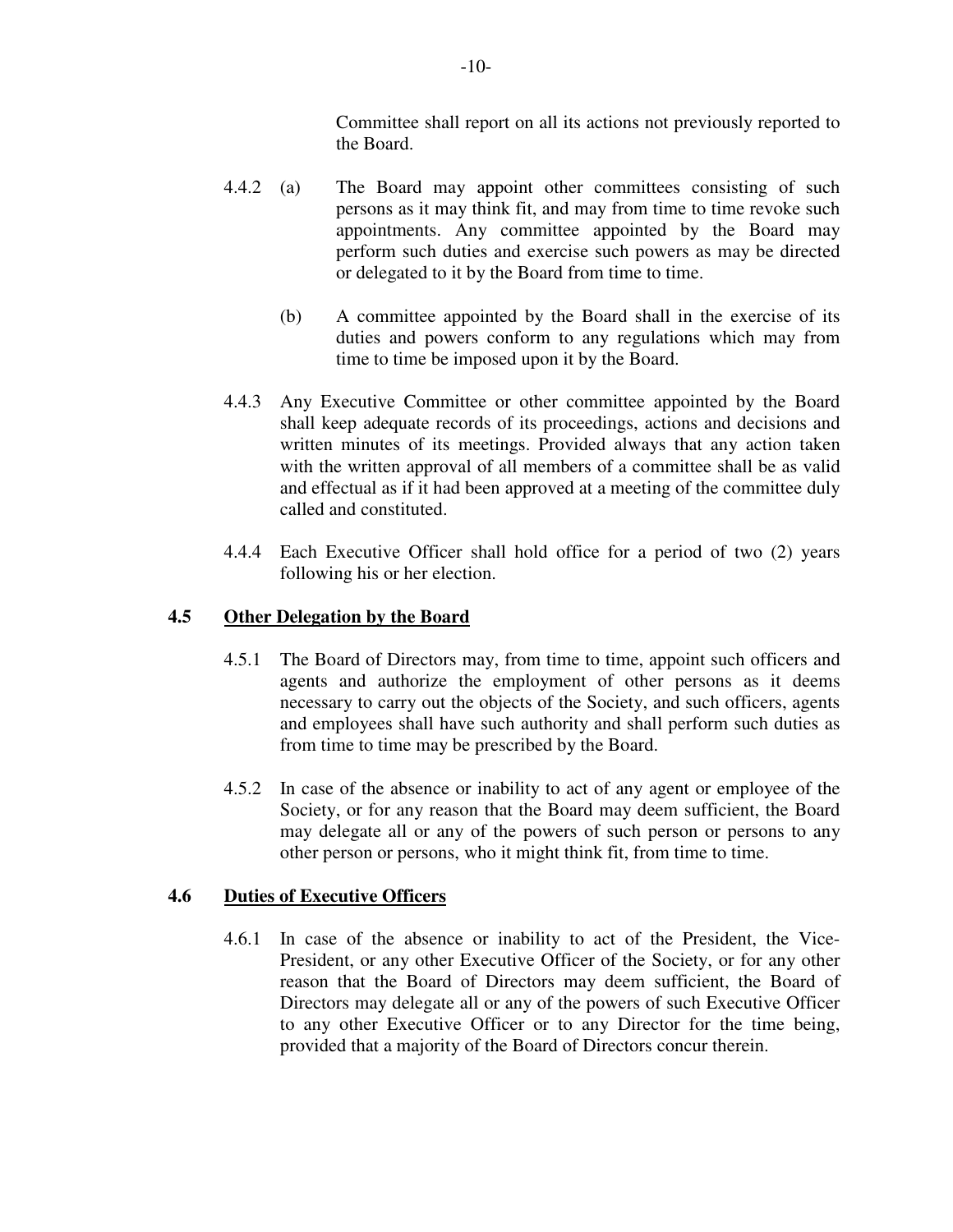# **President**

4.6.2 The President shall preside at all meetings of the Members of the Society and at all meetings of the Board of Directors. He/She shall be the Chief Executive Officer of the Society Board and, if no Executive Director is appointed, shall exercise a general control and supervision over its affairs. He/She shall have such other powers and duties as the Board of Directors may determine, from time to time by resolution.

# **Vice-President**

4.6.3 The Vice-President shall have such powers and duties as may be assigned to him/her by resolution of the Board of Directors. In case of absence or disability of the President, the Vice-President may exercise the powers and perform the duties of the President and, if the Vice-President exercises any of the powers or performs any of the duties of the President, the absence or disability of the President shall be presumed.

# **Treasurer**

4.6.4 The Treasurer shall have general charge of the finances of the Society. He/She shall deposit all monies and other valuable effects of the Society in the name and to the credit of the Society in such banks or other depositories as the Board of Directors may from time to time designate by resolution, and shall render to the Board of Directors, whenever directed by the Board of Directors, an account of the financial condition of the Society and of all his/her transactions as Treasurer; and as soon as possible after the close of each financial year shall make and submit to the Board of Directors a like report for such financial year. He/She shall have charge and custody of and be responsible for the keeping of the books of account required to be kept pursuant to the laws governing the Society. He/She shall perform all the acts incidental to the office of Treasurer subject to the control of the Board of Directors.

## **Secretary**

4.6.5 The Secretary shall attend to the giving and service of all notices of the Society and shall keep the Minutes of all meetings of the Members and of the Board of Directors and of committees of the Board in a book or books to be kept for that purpose. He/She shall keep in safe custody the corporate seal of the Society including the Register of Members together with copies of all reports made by the Society, and such other books and papers as the Board of Directors may direct. He/She shall be responsible for the keeping and filing of all books, reports, certificates and other documents required by law to be kept and filed by the Society. He/She shall perform such other duties incidental to his/her office or as may be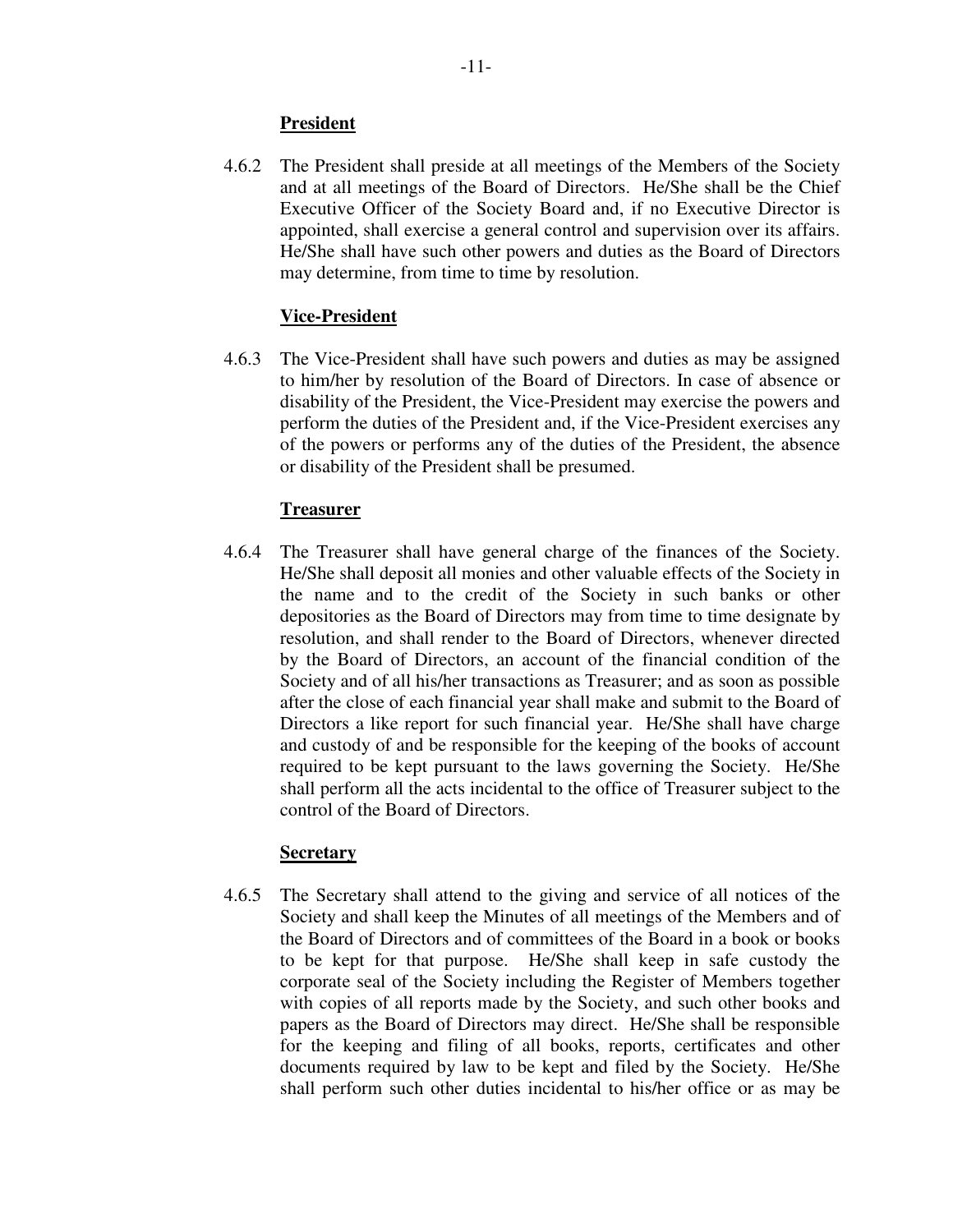required by the Board of Directors.

# **Removal**

- 4.6.6 The Board of Directors, by an affirmative vote of the majority of the Board, may remove and discharge any or all of the Executive Officers, or other Officers, either with or without cause, at any meeting called for that purpose and may elect or appoint others in their place or places.
- 4.6.7 Any vacancy arising in any office shall, except as otherwise provided herein, be filled by the appointment by the Board of another member of the Board.
- 4.6.8 The Officers of the Society shall serve without remuneration but shall be reimbursed for expenses authorized by the Board and incurred in respect to the business of this Society.

# **5. BORROWING POWERS**

- 5.1 The Board of Directors is hereby authorized from time to time subject to the Societies Act:
	- (a) to borrow money and obtain advances upon the credit of the Society, from any bank, corporation firm or person, upon such terms, to such an extent and in such manner as it, in its discretion, may deem expedient;
	- (b) to limit or increase the amount so borrowed;
	- (c) to issue or cause to be issued bonds, debentures or other securities of the Society and to pledge or sell the same for such sums, upon such terms, covenants and conditions and at such prices as it may deem expedient; provided however, that in no case shall bonds or debentures be issued without the sanction of a Special Resolution of the Members;
	- (d) to hypothecate, mortgage, charge, pledge and transfer the property, undertaking and rights, real or personal, movable or immovable or mixed, of the Society now owned or hereafter acquired, or both, to secure any debentures or other securities or any money borrowed or any other liabilities of the Society;
	- (e) as security for any discounts, overdrafts, loans, credits, advance or other indebtedness or liability of the Society, to any bank, corporation, firm or person, and interest thereon, to hypothecate, mortgage, pledge and give to any bank, corporation, firm or person any or all of the Society's property, real or personal, movable or immovable or mixed, now owned or hereafter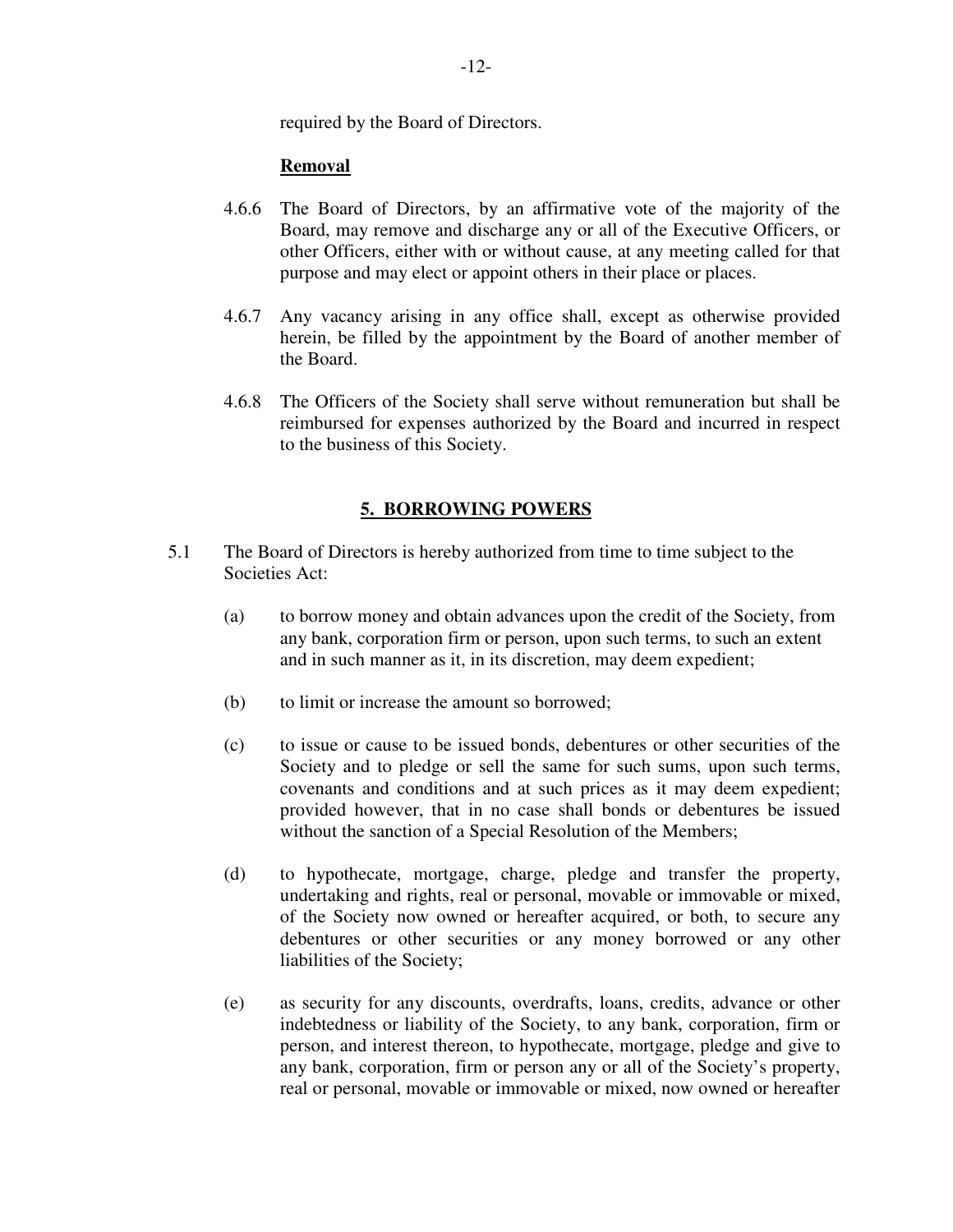acquired, or both, and to give such security thereon as may be taken by a bank under the provisions of the Bank Act, and to renew, alter, vary or substitute such security from time to time, with authority to enter into promises to give security under the Bank Act for any indebtedness contracted or to be contracted;

- (f) to raise and assist in raising money for and to aid by way out of bonus, loan, promise endorsement, guarantee or otherwise, any individual or partnership or any other company and to guarantee the performance or fulfillment of any contracts or obligations of any such individual, partnership or company;
- (g) to exercise generally all or any of the rights or powers which the Society itself may exercise.

# **6. BANKING POWERS**

- 6.1 The Board may open one or more accounts for the Society, designate singing officers, and generally execute all documents or agreements and do all things incidental to or in connection with the transaction of the Society's business with any bank, trust company or other depository.
- 6.2 The Board from time to time in its discretion may delegate to other persons the banking powers conferred by these By-Laws on the Board and may authorize officers, employees or other persons to sign, cheques, execute agreements and documents and transact the Society's business with any bank, trust company or other depository.

## **7. SEAL OF THE SOCIETY**

- 7.1 The Society shall have a corporate seal which shall be of such form and devise as may be adopted by the Directors, and the Directors may make such provisions as they see fit with respect to the affixing of the said seal and the appointment of a Director or Directors or other persons, to attest by their signatures that such seal was duly affixed.
- 7.2 Until otherwise resolved the affixing of the seal shall be attested by the signature of any two (2) officers of the Society, or of any two (2) directors of the Society, or by any one Director and any one officer of the Society.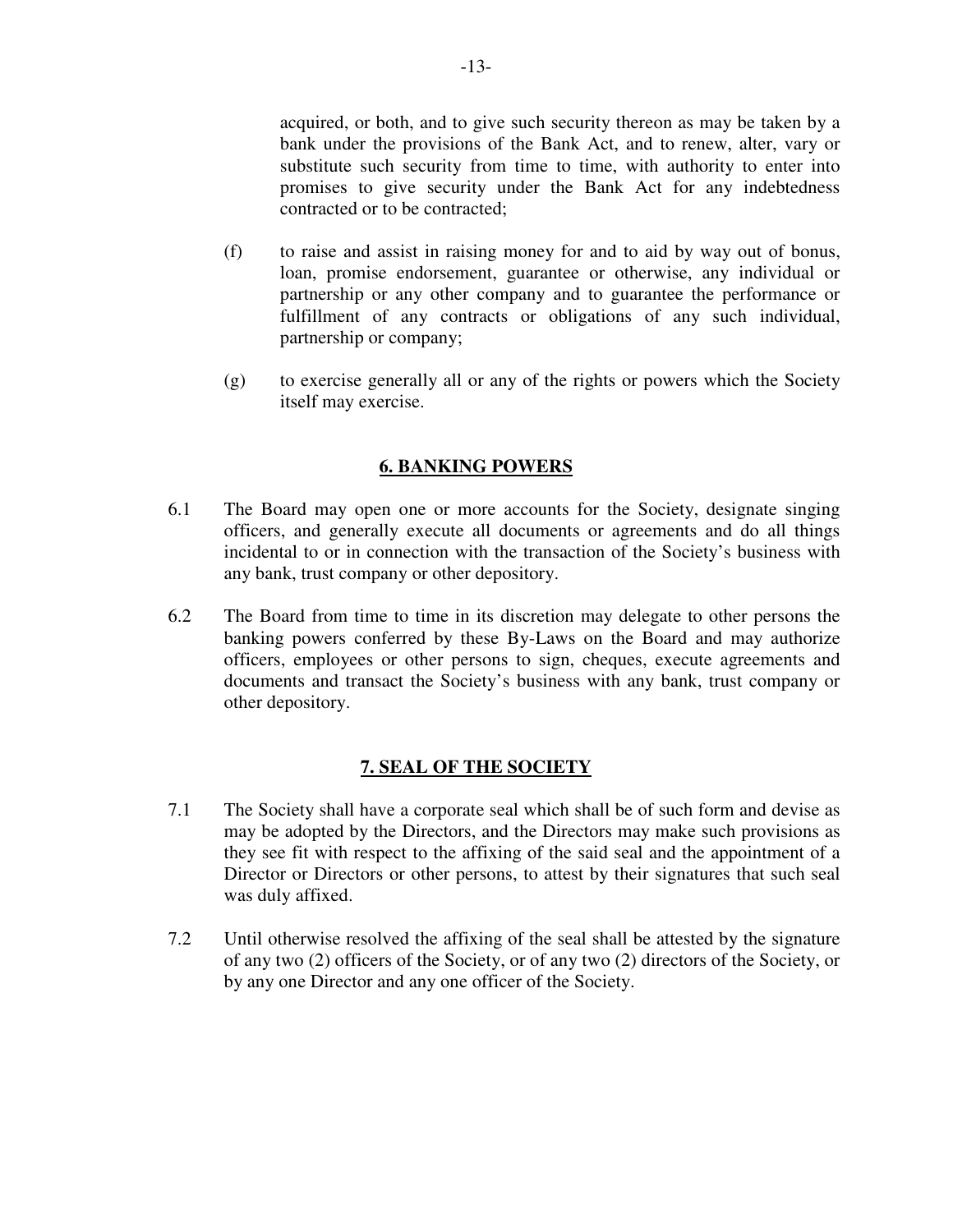## **8. MINUTES OF PROCEEDINGS**

- 8.1 The Directors shall cause Minutes to be duly entered in books provided for the purpose:
	- (a) of all appointments of Officers;
	- (b) of the names of the Directors present at each meeting of the Directors and of a committee of Directors;
	- (c) of all resolutions and proceedings of meeting of the Directors;
	- (d) of all resolutions and proceedings of meeting of the Members; and
	- (e) of all resolutions and proceedings of meetings of the Executive Committee;

# **9. AUDITS AND ACCOUNTS**

- 9.1 The Fiscal year of the Society will be the calendar year until otherwise decided by resolution of the directors.
- 9.2 The Directors shall annually appoint an auditor or accountant to hold office until the next Annual General Meeting.
- 9.3 The remuneration of the auditors or accountant of the Society shall be fixed by the Board of Directors.
- 9.4 The auditor or accountants shall make a report to the Members and Directors on the accounts examined by them and on every balance sheet and statement of income and expenditures presented to the Members at any Annual General Meeting.
- 9.6 Every auditor or Accountant of the Society shall have a right of access at all times to all records, documents, books and accounts of the Society and is entitled to require from the Directors, Officers and employees of the Society such information and explanation as may be reasonably necessary for the performance of the duties of audit or accountant.
- 9.7 The auditors or accountants of the Society are entitled to attend at any meeting of the Members of the Society at which any accounts that have been examined or reported by them are to be presented before the Members for the purposes of making any statement or explanation they desire with respect to the accounts.
- 9.8 The Directors shall cause proper books of account and accounting records to be kept of all financial and other transactions of the Society including without limiting the generality of the foregoing records and particulars of all sums of money received and disbursed and all sales and purchases by the Society and all